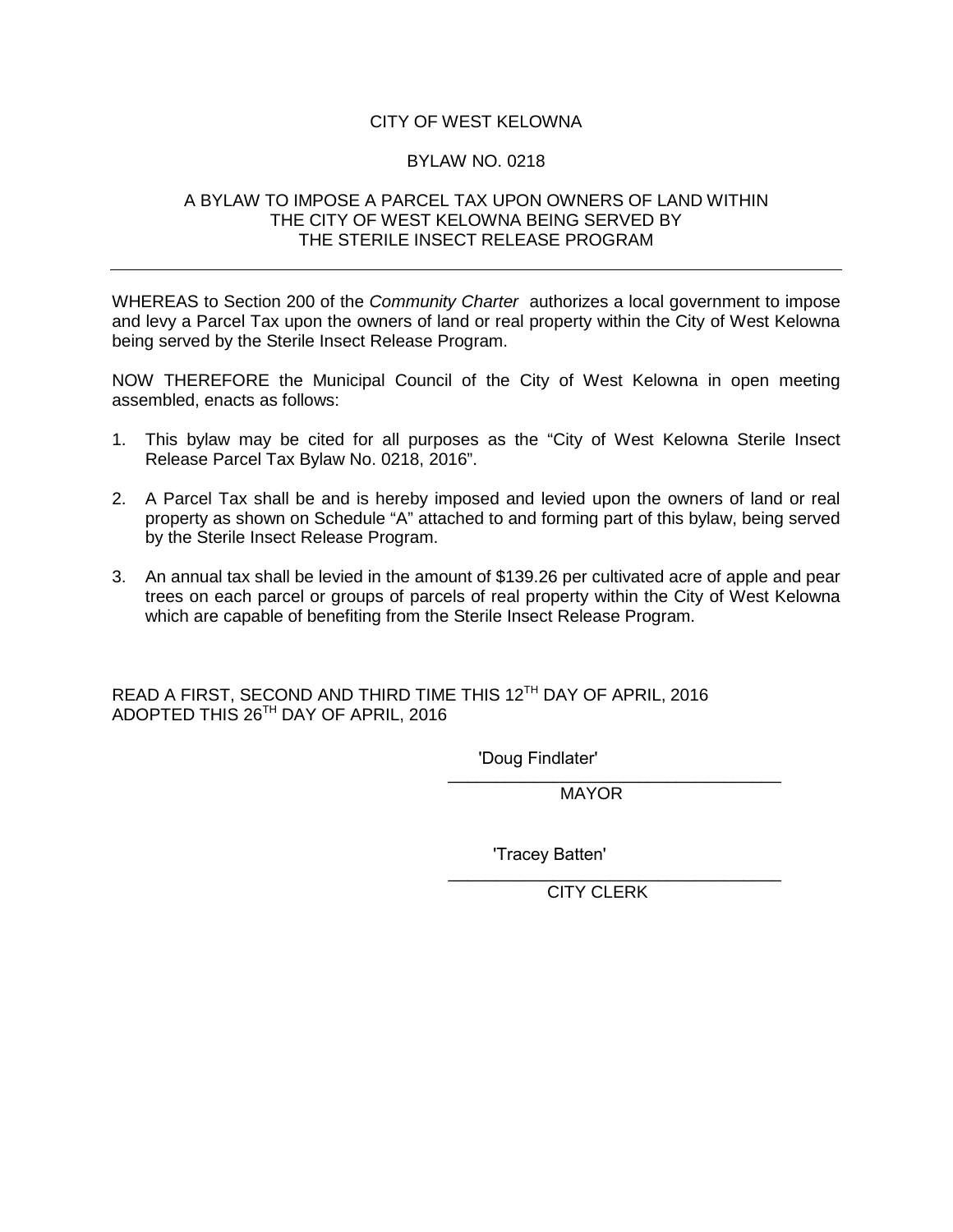## Schedule "A"

| <b>Folio</b> | <b>Property Address</b>   | <b>Legal Description</b>              | Adj.<br><b>Acres</b> | x139.26 |
|--------------|---------------------------|---------------------------------------|----------------------|---------|
| 36412279.000 | 3974 HITCHNER RD          | LOT 10, PLAN KAP7408, SEC,<br>TWP, 41 | 5.52                 | 768.72  |
| 36412356.010 | 4091 HITCHNER RD          | LOT A, PLAN KAP18600, SEC,<br>TWP, 41 | 1.00                 | 139.26  |
| 36412356.060 | 1829 HOFFMAN RD           | LOT 1, PLAN KAP19879, SEC,<br>TWP, 41 | 1.00                 | 139.26  |
| 36412356.227 | 3869 PRITCHARD DR N       | LOT A, PLAN KAP32445, SEC,<br>TWP, 41 | 10.29                | 1432.99 |
| 36412356.255 | 1823 HOFFMAN RD           | LOT 1, PLAN KAP71397, SEC,<br>TWP, 41 | 1.13                 | 157.36  |
| 36412504.000 | 3630 ELLIOTT RD           | LOT 20, PLAN KAP761, SEC,<br>TWP, 41  | 1.34                 | 186.61  |
| 36412515.000 | 3631 PAYNTER RD           | LOT 29, PLAN KAP761, SEC,<br>TWP, 41  | 1.27                 | 176.86  |
| 36412643.756 | 3687 1 PAYNTER RD         | LOT A, PLAN KAP40814, SEC,<br>TWP, 41 | 1.00                 | 139.26  |
| 36413307.000 | 3175 SMITH CREEK RD       | LOT 11, PLAN KAP1414, SEC,<br>TWP, 41 | 3.59                 | 499.94  |
| 36413312.000 | 3000 ELLIOTT RD           | LOT 20, PLAN KAP1414, SEC,<br>TWP, 41 | 1.67                 | 232.56  |
| 36413313.000 | 3030 ELLIOTT RD           | LOT 21, PLAN KAP1414, SEC,<br>TWP, 41 | 5.54                 | 771.50  |
| 36413314.000 | 3100 ELLIOTT RD           | LOT 24, PLAN KAP1414, SEC,<br>TWP, 41 | 7.54                 | 1050.02 |
| 36413323.000 | 3264 GLENCOE RD           | LOT B, PLAN KAP4494, SEC,<br>TWP, 41  | 1.00                 | 139.26  |
| 36413324.000 | 3256 GLENCOE RD           | LOT B, PLAN KAP4494, SEC,<br>TWP, 41  | 1.00                 | 139.26  |
| 36413334.090 | 2601 RUBICON RD           | LOT A, PLAN KAP21120, SEC,<br>TWP, 41 | 1.00                 | 139.26  |
| 36413334.092 | <b>RUBICON RD</b><br>2585 | LOT B, PLAN KAP21120, SEC,<br>TWP, 41 | 1.02                 | 142.05  |
| 36413334.201 | 3275 SHETLER DR           | LOT B, PLAN KAP64016, SEC,<br>TWP, 41 | 8.47                 | 1179.53 |
| 36413339.000 | 3385 ELLIOTT RD           | LOT 41, PLAN KAP761, SEC,<br>TWP, 41  | 6.06                 | 843.92  |
| 36413346.000 | 3344 ELLIOTT RD           | LOT 47, PLAN KAP761, SEC,<br>TWP, 41  | 2.13                 | 296.62  |
| 36413361.000 | 2672 SCHARF RD            | LOT 51, PLAN KAP761, SEC,<br>TWP, 41  | 3.70                 | 515.26  |
| 36413689.487 | 3228 KING RD              | LOT B, PLAN KAP58799, SEC,<br>TWP, 41 | 1.00                 | 139.26  |
| 36413689.488 | 3230 KING RD              | LOT C, PLAN KAP58799, SEC,<br>TWP, 41 | 1.00                 | 139.26  |
| 36413692.001 | 1575 MISSION HILL RD      | LOT, PLAN, SEC, TWP, 41               | 1.00                 | 139.26  |
| 36414103.000 | 3380 POP RD               | LOT 3, PLAN KAP1350, SEC,<br>TWP, 41  | 6.00                 | 835.56  |
| 36414108.000 | 3311 GLENCOE RD           | LOT 8, PLAN KAP1350, SEC,<br>TWP, 41  | 6.04                 | 841.13  |